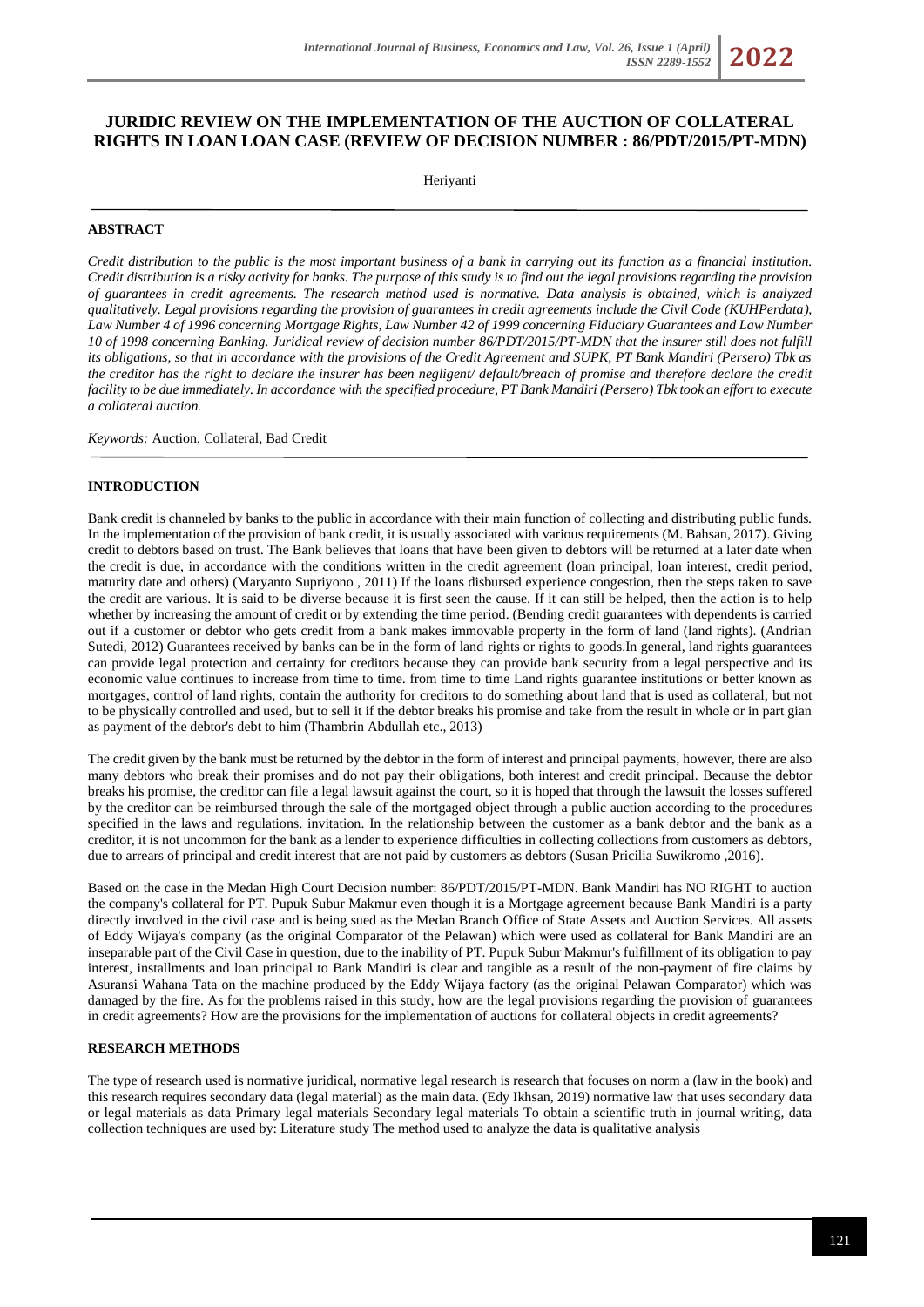# **DISCUSSION**

#### **Provision of bank credit based on the Banking Law**

In banking practice in Indonesia, the provision of credit is generally followed by the provision of guarantees by credit applicants, so that credit applicants who cannot provide guarantees find it difficult to obtain credit from banks. The requirement for credit applicants to provide this guarantee can hinder the business development of credit applicants to provide guarantees and can hinder the business development of credit applicants because small entrepreneurs whose business capital is very limited do not have assets that meet the requirements to be used as credit guarantees (M. Solly Lubis, 1994).

UU no. 7 of 1992 concerning Banking as amended by Law no. 10 of 1998 (Banking Law) defines credit as the provision of money or equivalent claims, based on an agreement or loan agreement between a bank and another party which requires the borrower to repay his debt after a certain period of time with interest.

Giving an item under warranty means relinquishing some of his control over the item. In principle, what must be released is the power to transfer ownership rights to the goods in any way (sell, exchange, donate). Limitations for guarantees that are material (zekelijke rechten), are different from individual guarantees (persoonlijke zekerheid) which do not have the nature of material rights. Implementation of credit guarantee role is very important because credit guarantee is an important factor in order to reduce credit risk.

The guarantee for the provision of bank credit essentially functions to ensure certainty in the repayment of debtor's debts if the debtor is in default or is declared bankrupt. In providing credit, it is related to a guarantee in the sense that the debtor believes that he will be able to pay off his credit. On the bank side, to get confidence from a debtor that the debtor will be able to pay off the loan, it will be obtained if the bank has researched and analyzed the debtor, both regarding his personality and aspects of business activities and collateral (Muhammad Djumhana, 2012)

Guarantees for granting credit or financing based on sharia principles in the sense of confidence in the ability and ability of the debtor customer to pay off his obligations in accordance with the agreement is an important factor that must be considered by the bank. To obtain this assurance, before granting credit, banks must conduct a careful assessment of the character, capabilities, capital, collateral and business prospects of debtor customers. Given that collateral is one of the elements of providing credit, then if based on other elements it can be obtained confidence in the ability of the debtor customer to repay his debt, the collateral can only be in the form of goods, projects or collection rights financed with the credit in question. (Donald Albert, 2016) )

In the implementation of lending, the bank still asks for collateral from the credit applicant in addition to an analysis of the good faith and ability of the credit applicant. This is in accordance with Article 1 paragraph (23) of the Banking Law which defines collateral as an additional guarantee submitted by a debtor customer to a bank in the context of providing credit or financing facilities based on sharia principles. This additional guarantee is in the form of tangible guarantees in the form of movable goods on fixed objects or intangible guarantees.

Credit guarantees are everything that has value, is easy to cash, which is bound by a promise as collateral for the payment of debtors' debts based on credit agreements made by creditors and debtors. The credit provided is always mandated with credit guarantees with the aim of avoiding the risk of the debtor not paying his debt. If the debtor for some reason does not sell and cover the debt from the sale of the guarantee. So the function of the guarantee is to give rights and power to the creditor to get repayment of the proceeds from the sale of the collateral if the debtor does not pay off his debt at the specified time. Loans that are backed by collateral are called secured loans, while loans that are not backed by collateral are called unsecured loans. Bank credit guarantees function to guarantee the repayment of debtors' debts if the debtor defaults or goes bankrupt

#### **Legal aspects of the auction of collateral items**

As is known by the Decree of the Minister of Finance of the Republic of Indonesia No. 47/KMK.O1/1996 Dated January 25, 1996 concerning Auction Hall and Decree of the Head of the State Receivable and Auction Affairs Agency (BUPLN) No.Kep.01/PN/1996 Dated January 25, 1996 stipulated provisions regarding Auction Hall. The stipulation and regulation of the Auction Hall is intended to provide wider opportunities for the public, especially the business world to conduct auction sales. Technical instructions for its implementation are determined by the Head of BUPLN.

This decision was made on August 18, 2000. Considerations were made for this decision, because the regulations governing the Auction Hall were no longer in accordance with the development of the situation. This decision consists of 11 chapters and 23 articles. Matters regulated in this decision include:

- 1. General Provisions (Article 1 Decree of the Minister of Finance No: 339/KMK.01/2000 concerning Auction Hall)
- 2. Licensing (Article 2 to Article 4 of the Decree of the Minister of Finance No: 339/KMK.01/2000 concerning Auction Hall)
- 3. Business Activities (Article 5 to Article 10 of the Decree of the Minister of Finance No: 339/KMK.01/2000 concerning Auction Hall)
- 4. Rights and obligations (Article 11 to Article 12 of Decree of the Minister of Finance No: 339/KMK.01/2000 concerning Auction Hall)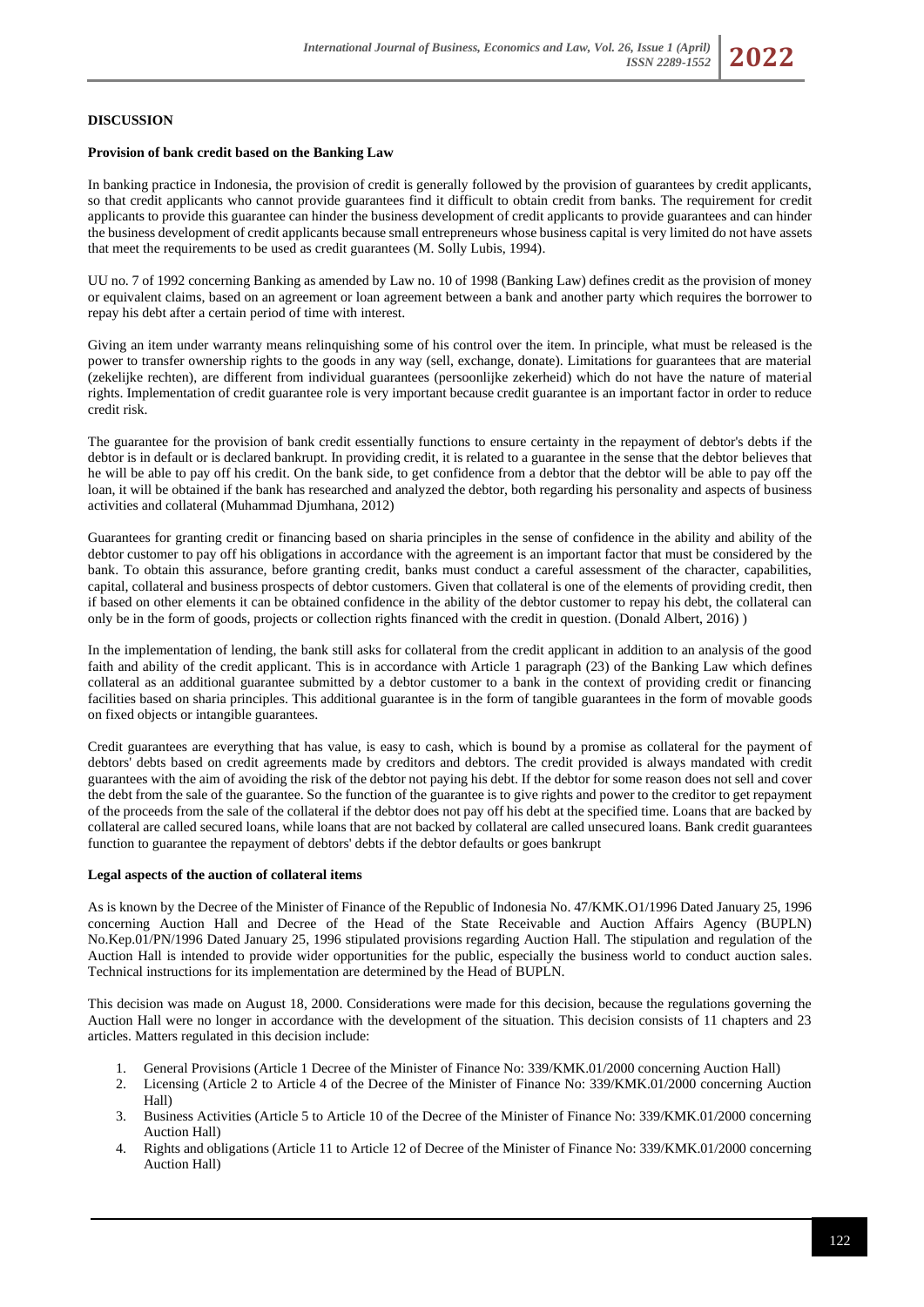- 5. Bookkeeping and reporting (Article 13 Decree of the Minister of Finance No: 339/KMK.01/2000 concerning Auction Hall)
- 6. Prohibition and sanctions (Article 14 to Article 19 of the Decree of the Minister of Finance No: 339/KMK.01/2000 concerning Auction Hall)
- 7. Guidance and supervision (Article 20 to Article 21 of the Decree of the Minister of Finance No: 339/ KMK.01/2000 concerning Auction Hall);
- 8. Transitional provisions (Article 21 Decree of the Minister of Finance No: 339/KMK.01/2000 concerning Auction Hall)
- 9. Closing provisions (Article 22 to Article 23 of Decree of the Minister of Finance No: 339/KMK.01/2000 concerning Auction Hall).

# The statutory regulations in numbers 1 to 3 are

legislation regarding auctions originating from the Dutch East Indies Government which is still in effect. The enactment of the law or Stb is based on Article II of the Transitional Rules of the 1945 Constitution. The purpose of this article is to prevent a legal vacuum (rechtvacuum). While the laws and regulations from number 4 to number 9 are products of the Government of Indonesia. Most of these regulations were made during the reform era, which began in 1997.

The reform era is an era of change in all aspects of national and state life. In this era, the focus is on changes in the fields of politics, economics, and law. The legal sector is directed at the preparation of laws and regulations and law enforcement. The various laws and regulations above have regulated the definition of auction, auction preparation, implementation, auction minutes, bookkeeping and auction reporting.

# **Barriers to the Implementation of Auctions on Collateral Items in credit agreements and Efforts to Overcome them**

In general, not every auction of collateral goods goes as it should, but in the implementation it experiences various problems obstacles. Obstacles in the implementation of the auction of collateral goods (M. Yahya Harahap, 1991).

The auction of collateral objects is intended so that the public can buy the collateral goods, so that with the auction of these objects, customers can pay off all their debts to creditors. However, often there are no auction enthusiasts. Low or no interest to buy this auction item

In overcoming obstacles in the auction of collateral goods, the KPKNL makes various efforts. Various efforts have been made are:

- a. Provide continuous subpoenas to debtors, with the aim that debtors can carry out their achievements;
- b. The auction of collateral objects will continue to be carried out;
- c. Awareness to customers;
- d. Perform continuous billing to customers.

This billing is done to customers who have good business prospects. The collection is carried out at certain times, meaning that the collection is carried out at a time when it is known that the customer has goods that can be produced and sold in the general market. Usually, when customers have objects that can be sold, they will repay their debts, they will pay off all loans, even if it is little by little.

Auction sales, which have been described previously have several obstacles, to overcome these obstacles there is an underhand sales mechanism. In addition to underhand sales which are considered to be able to overcome the difficulties that arise in auction sales, especially for banks, the provisions of the Law also stipulate the possibility to purchase collateral for yourself, even though this is done only temporarily. Law No. 10 of 1998 concerning Amendments to Law no. 7 of 1992 concerning Banking, provides clarity on various issues, including the issue of transfer of name in connection with the purchase of collateral by banks. The explanation of Article 12 A of the law referred to above states that it is possible for banks to purchase collateral either through auctions or outside of auctions with the aim of helping banks accelerate the settlement of their debtor customers' obligations.

As is known, property auctions are not easy in the sense of quickly finding interested buyers because it always takes quite a long time, even if it is announced several times sometimes it still doesn't work. At the same time, the price obtained in the auction is sometimes far from what is expected, so it is necessary to open up the possibility to give the bank the opportunity to buy it themselves, even if temporarily. The proceeds of the sale are then used to settle customer debts to the bank. If there is any remaining proceeds from the sale of the collateral, the amount is returned to the owner of the goods, but on the contrary, if the proceeds from the auction sale are insufficient, the bank has the right to collect or sue it through a civil lawsuit.

Collateral is additional collateral needed in terms of providing credit facilities. The existence of convenience in terms of credit collateral is the realization of banking based on democracy with its main function as collecting and distributing public funds, having a strategic role to support the implementation of national development in order to increase equitable distribution of development and its results, economic growth. Despite this convenience, the people are still ideal because the collateral has the task of facilitating and securing credit, namely by giving the bank the right and power to get repayment of the collateralized goods if the debtor defaults.

As for some of the considerations of the Judge in Completing the Auction for Mortgage Collateral in the case of bad credit, namely:

- 1. The application for appeal submitted by the Lawyers for the original Comparison of the Opponents has been submitted within the time limit and according to the procedures and fulfills the requirements determined by law, therefore the appeal can be formally accepted
- 2. The memorandum of appeal filed by the Lawyers for the original Appeal of the Pelawan, in principle is asking the High Court to cancel the decision of the Medan District Court number: 699/Pdt.G/2013/PN.Mdn dated October 16, 2014, by